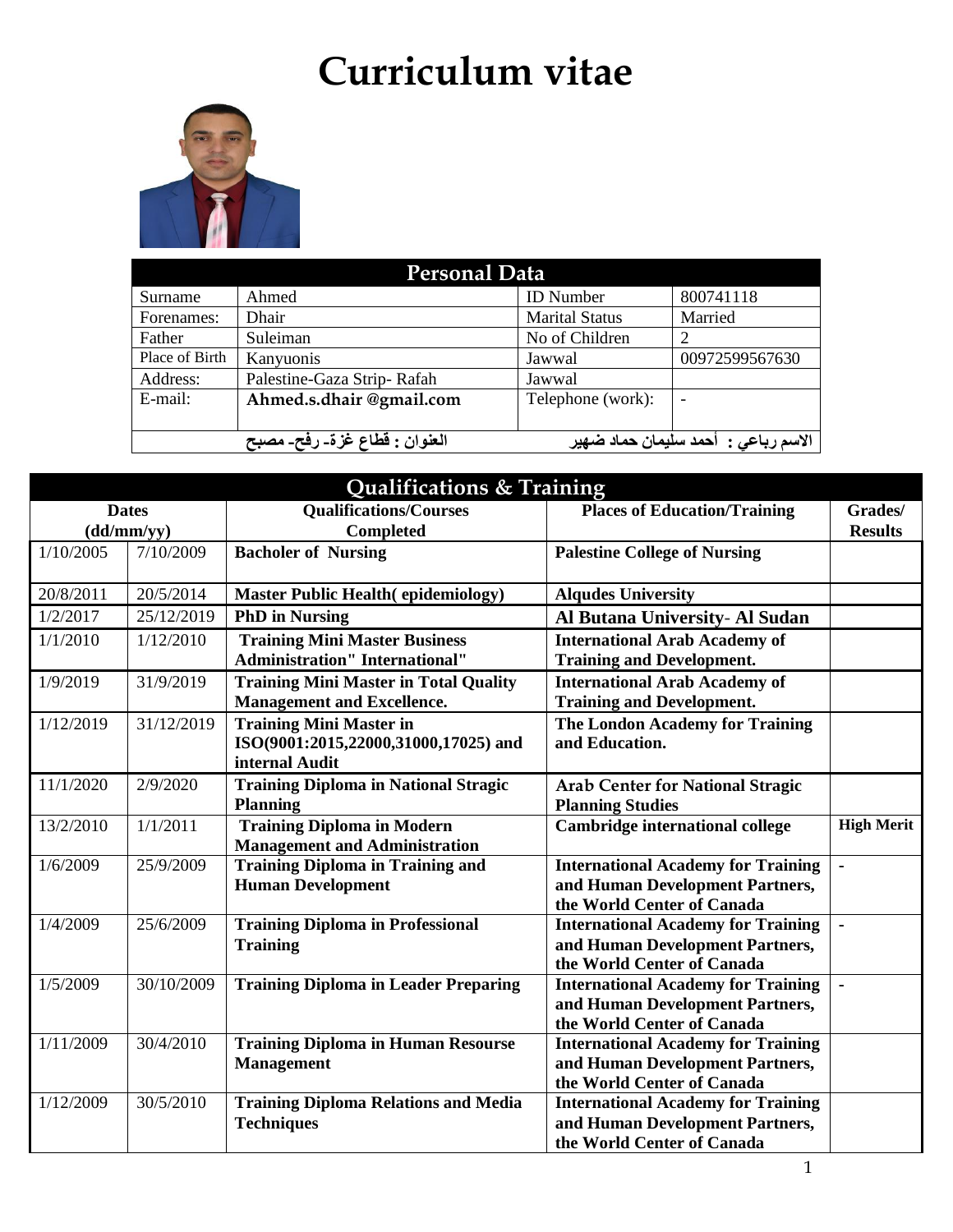| 14/4/2020  | 28/4/2020  | <b>Skills of Occupational Safety and</b>         | <b>7Vision Training and Development</b>      |
|------------|------------|--------------------------------------------------|----------------------------------------------|
|            |            | <b>Healthy Specialist</b>                        | in Al Sudan                                  |
| 14/1/2020  | 16/1/2020  | <b>University Teaching Effective</b>             | <b>Alameed Training Center - Al</b>          |
| 3/2/2020   |            | <b>Quality and Accreditation in Education</b>    | <b>Sudan</b>                                 |
|            | 6/2/2020   | (ISO 21001)                                      | <b>Alameed Training Center - Al</b><br>Sudan |
| 12/9/2020  | 16/9/2020  | <b>Medical Waste Management</b>                  | <b>7Vision Training and Development</b>      |
|            |            |                                                  | in Al Sudan                                  |
| 6/9/2020   | 10/9/2020  | <b>Hygien and Disinfection In Health care</b>    | <b>7Vision Training and Development</b>      |
|            |            |                                                  | in Al Sudan                                  |
| 24/8/2020  | 2/9/2020   | <b>Health Education and Promotion</b>            | <b>7Vision Training and Development</b>      |
|            |            |                                                  | in Al Sudan                                  |
| 16/8/2020  | 23/8/2020  | <b>Safety In Health Care</b>                     | <b>7Vision Training and Development</b>      |
|            |            |                                                  | in Al Sudan                                  |
| 21/8/2019  | 23/8/2019  | <b>Hospital Management</b>                       | <b>7Vision Training and Development</b>      |
|            |            |                                                  | in Al Sudan                                  |
| 14/9/2019  | 26/9/2019  | <b>Total Quality Management and</b>              | <b>7Vision Training and Development</b>      |
|            |            | <b>Excellence</b>                                | in Al Sudan                                  |
| 18/9/2019  | 23/9/2019  | <b>EFOM Excellence Model 2013</b>                | <b>7Vision Training and Development</b>      |
|            |            |                                                  | in Al Sudan                                  |
| 24/9/2019  | 26/9/2019  | <b>Quality Manager Skills</b>                    | <b>7Vision Training and Development</b>      |
|            |            |                                                  | in Al Sudan                                  |
| 27/9/2019  | 29/9/2019  | <b>Quality control and Quality Assurance</b>     | <b>7Vision Training and Development</b>      |
|            |            |                                                  | in Al Sudan                                  |
| 2/10/2019  | 12/10/2019 | <b>Statistical Analysis (SPSS)</b>               | <b>Alameed Training Center - Al</b>          |
|            |            |                                                  | <b>Sudan</b>                                 |
| 25/11/2019 | 27/11/2019 | <b>Quality Control in Medical Field</b>          | <b>7Vision Training and Development</b>      |
|            |            |                                                  | in Al Sudan                                  |
| 25/11/2019 | 28/11/2019 | <b>Total Quality Management</b>                  | <b>Alameed Training Center - Al</b>          |
|            |            |                                                  | <b>Sudan</b>                                 |
| 7/12/2019  | 10/12/2019 | <b>The Strategy of Kaizen</b>                    | <b>Alameed Training Center - Al</b>          |
|            |            |                                                  | <b>Sudan</b>                                 |
| 8/12/2019  | 13/12/2019 | ISO 9001:2015 (Awareness,                        | <b>7Vision Training and Development</b>      |
|            |            | <b>Documentation, Internal Audit)</b>            | in Al Sudan                                  |
| 15/12/2019 | 16/12/2019 | <b>Enterprise Risk Management (ISO</b>           | <b>7Vision Training and Development</b>      |
|            |            | 31000)                                           | in Al Sudan                                  |
| 17/12/2019 | 18/12/2019 | <b>Food Safety Management System ISO</b>         | <b>7Vision Training and Development</b>      |
|            |            | 22000 Awareness                                  | in Al Sudan                                  |
| 19/12/2019 | 20/12/2019 | <b>Laboratory Management System (</b>            | <b>7Vision Training and Development</b>      |
|            |            | ISO/IEC 17025:2017) (Awareness)                  | in Al Sudan                                  |
| 20/12/2019 | 24/12/2019 | <b>Product Management and Voluntary</b>          | <b>Alameed Training Center - Al</b>          |
|            |            |                                                  | Sudan                                        |
| 1/1/2015   | 18/11/2015 | <b>Expert Trainer</b>                            | <b>Arab Parliament for Experts</b>           |
|            |            |                                                  | <b>Training</b>                              |
| 7/6/2015   | 15/6/2015  | Preparation and Evaluation of Academic           | Palestine College of Nursing- Gaza           |
|            |            | Programs                                         |                                              |
| 14/1/2014  | 4/2/2014   | <b>Training of Trainers</b>                      | Directorate General Of human                 |
|            |            |                                                  | <b>Resources Development</b>                 |
| 26/6/2013  | 1/7/2013   | Pediatric Cardiac Surgery Intensive Care         | European Gaza hospital                       |
| 14/1/2013  | 11/2/2013  | <b>Acadimic Writing</b>                          | The Islamic university of Gaza-IUG           |
| 10/2/2011  | 3/3/2011   | Primary Trauma Care                              | Abo Yousef ALNajjar Hospital.                |
| 1/5/2012   | 1/8/2011   | <b>Intensive Care Course</b>                     | European Gaza hospital                       |
| 11/8/2011  | 20/8/2011  | <b>Basic Principle of Community Mobilization</b> | <b>OXFAME</b>                                |
|            |            | and Hygiene Promotion                            |                                              |
| 29/2/2012  |            | "Health and Human Right" training                | WHO, ALGUDES UNVERSITY                       |
|            |            | workshop                                         |                                              |
| 13/3/2012  |            | Protecting Human Research Participants           | The National Institutes of Health            |
|            |            |                                                  | $\overline{2}$                               |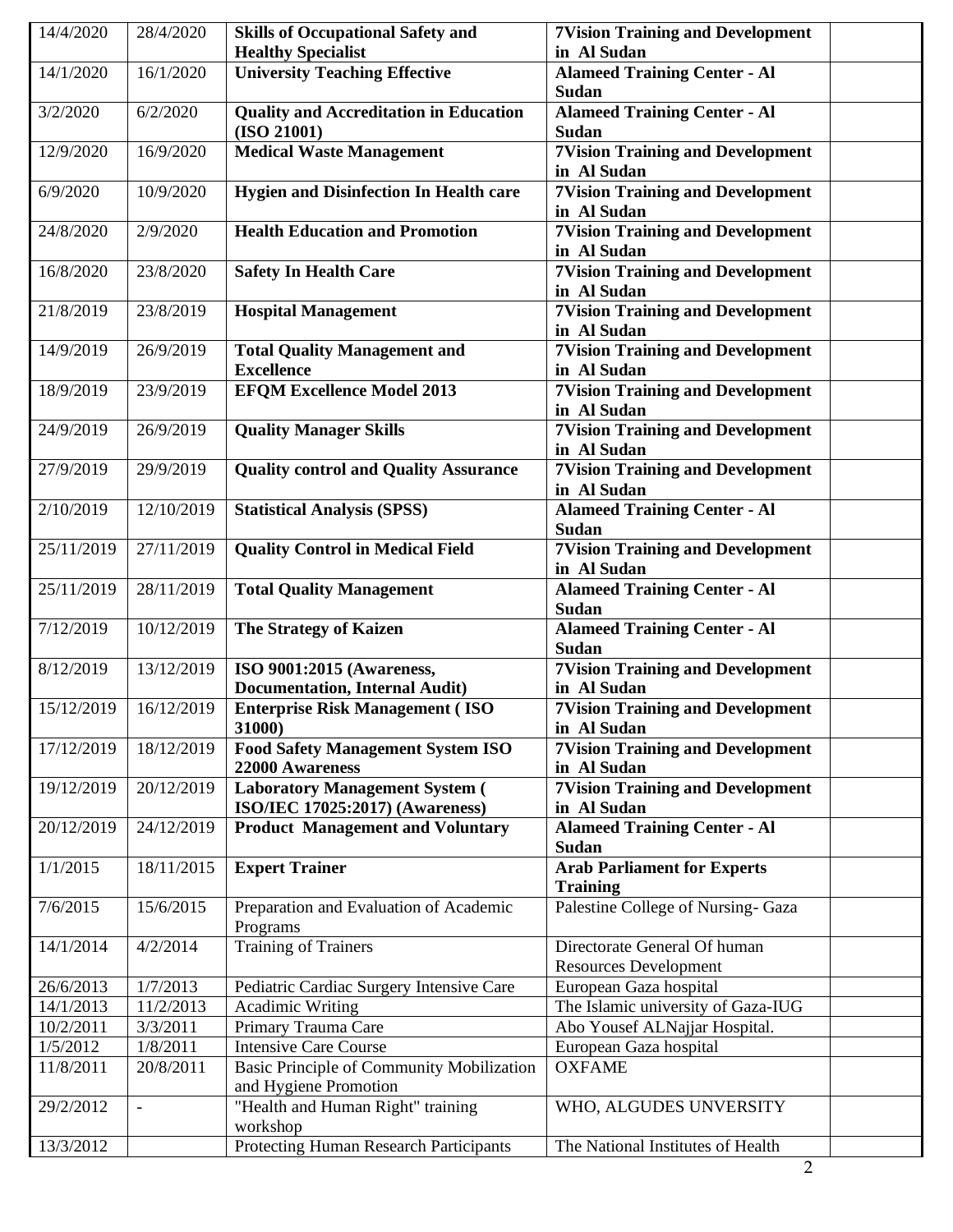|            |            |                                                        | (NIH) Office of Extramural Research<br>web                                              |                          |
|------------|------------|--------------------------------------------------------|-----------------------------------------------------------------------------------------|--------------------------|
| 4/7/2009   | 1/8/2009   | Training of Trainers                                   | University college of Applied<br>Sciences                                               | $\overline{a}$           |
| 25/7/2009  | 1/10/2009  | Test of English as a foreign language<br><b>TOFFEL</b> | The Islamic university of Gaza-IUG                                                      | $\blacksquare$           |
| 31/7/2009  | 27/8/2009  | Fund raising and Proposal Writing                      | The Islamic university of Gaza-IUG                                                      | $\bar{a}$                |
| 1/8/2009   | 1/10/2009  | <b>Project Management</b>                              | Development Pioneers Company for<br>Consultations                                       |                          |
| 17/11/2008 | 24/11/2008 | <b>Basic Life Support</b>                              | Medecins du monde-France                                                                | $\overline{a}$           |
| 31/10/2009 | 25/12/2009 | Development of Managerial Skills of<br>Managers        | Alquds Company for Human<br><b>Resources and Development</b>                            | $\overline{\phantom{a}}$ |
| 18/5/2009  | 18/6/2009  | Leadership Skills                                      | Alquds Company for Human<br><b>Resources and Development</b>                            | $\overline{\phantom{a}}$ |
| 20/11/2009 | 20/12/2009 | Body and Mind Management                               | Alquds Company for Human<br><b>Resources and Development</b>                            | $\overline{a}$           |
| 8/4/2009   | 7/6/2009   | <b>International Computer Driving Licence</b>          | Alquds Company for Human<br><b>Resources and Development</b>                            | $\overline{a}$           |
| 17/6/2008  | 22/7/2008  | <b>Graphics Design Using Photoshop</b>                 | Alquds Company for Human<br><b>Resources and Development</b>                            | $\overline{\phantom{a}}$ |
| 27/4/2008  | 21/5/2008  | Prehospital Emergency Care                             | Alquds Company for Human<br><b>Resources and Development</b>                            | $\overline{a}$           |
| 12/12/2009 | 12/1/2010  | Preparing Distinctive Management                       | -American International Academy.<br>-Center Prepare for the Development<br>and Training | $\sim$                   |
| 12/12/2009 | 30/1/2010  | <b>Personal Skills</b>                                 | -American International Academy.<br>-Center Prepare for the Development<br>and Training | $\bar{\phantom{a}}$      |
| 12/12/2009 | 30/1/2010  | <b>Management Skills</b>                               | -American International Academy.<br>-Center Prepare for the Development<br>and Training | $\equiv$                 |
| 12/12/2009 | 12/1/2010  | Proposal Writing and Project Management                | -American International Academy.<br>-Center Prepare for the Development<br>and Training |                          |

| <b>Employment History/Work Experience</b> |                     |                                                                                           |                                                                                                                                                                            |                                                         |  |
|-------------------------------------------|---------------------|-------------------------------------------------------------------------------------------|----------------------------------------------------------------------------------------------------------------------------------------------------------------------------|---------------------------------------------------------|--|
|                                           | Dates of employment | address work                                                                              | <b>Job title</b>                                                                                                                                                           | <b>Reasons for</b><br>leaving or<br>wishing to<br>leave |  |
| From                                      | To                  |                                                                                           |                                                                                                                                                                            |                                                         |  |
| 1/1/2021                                  | <b>STILL</b>        | <b>Palestine university</b>                                                               | <b>Head of Nursing Department and Medical</b><br><b>Secretarial</b>                                                                                                        |                                                         |  |
| 1/10/2010                                 | 1/12/2020           | <b>Palestine College of Nursing</b>                                                       | <b>Lecture and Clinical Instructor</b>                                                                                                                                     | <b>Diwan</b>                                            |  |
| 1/1/2018                                  | <b>STILL</b>        | <b>Palestine university</b>                                                               | <b>Lecture and Clinical Instructor</b>                                                                                                                                     | <b>Part time</b>                                        |  |
| 6/7/2019                                  | 1/6/2020            | <b>Alameed Training Center - Al</b><br><b>Sudan</b>                                       | <b>Consultant in Safety, Health and</b><br>Professional, Total Quality, Strategic<br><b>Planning, Modern Management, Health</b><br><b>Education Programs and Training.</b> |                                                         |  |
| 17/2/2014                                 | 20/9/2014           | <b>Hospital General Administrator -</b><br><b>Quality Management</b><br><b>Department</b> | <b>Training Program Coordinator for Emergency</b><br><b>Staff in the Ministry of Health Hospitals on</b><br><b>Humanitarian and Managerial Skills</b>                      | <b>Diwan</b><br>انتذاب                                  |  |
| 4/4/2012                                  | 25/9/2014           | <b>European Gaza Hospital</b>                                                             | <b>Nurse in Cardiac Surgery Intensive Care</b><br>Unit                                                                                                                     | <b>Diwan</b>                                            |  |
| 27/2/2010                                 | 31/12/2012          | <b>Palestine College of nursing</b>                                                       | <b>Clinical Instructor</b>                                                                                                                                                 | Contract                                                |  |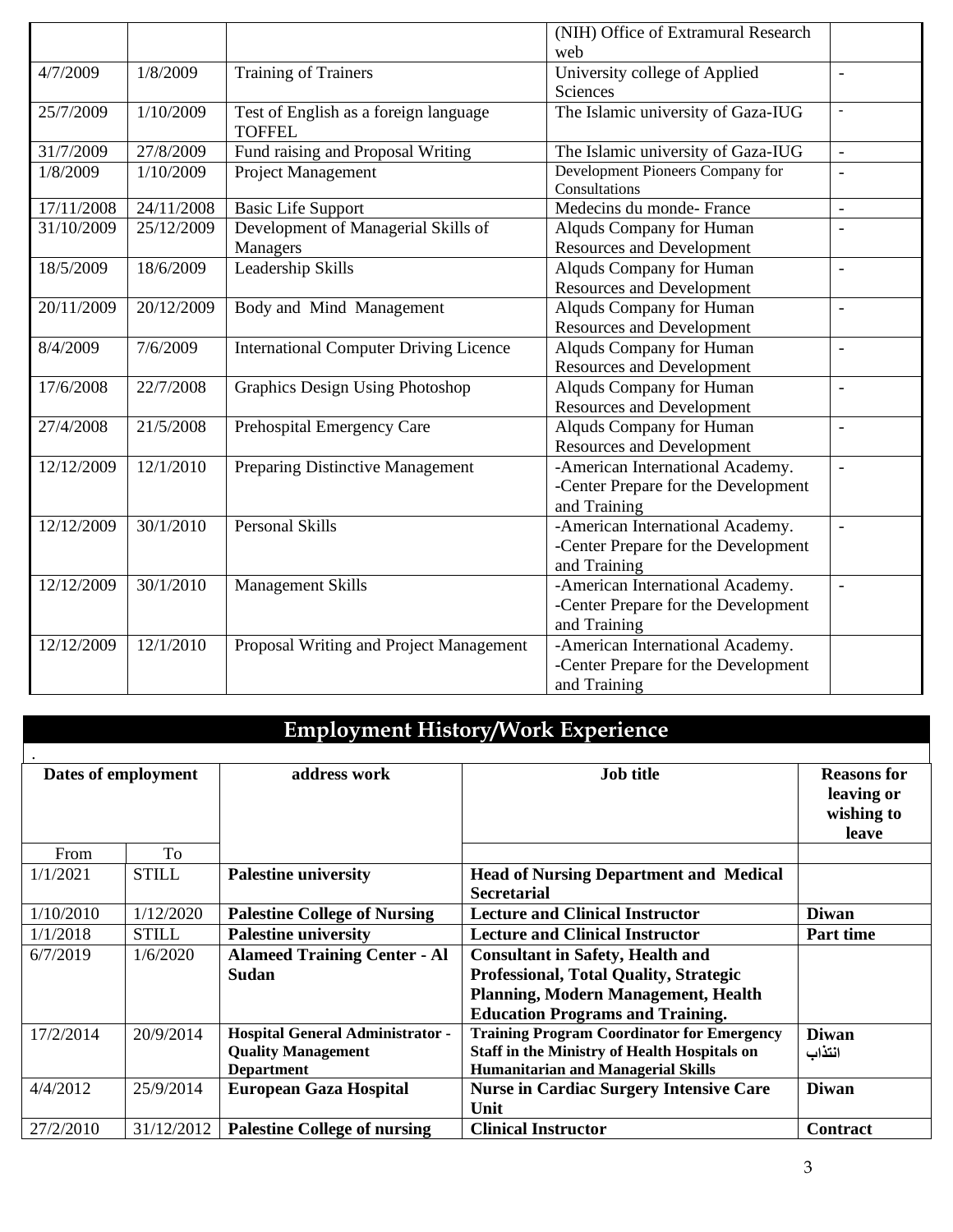| 1/11/2011  | 8/12/2011      | <b>Doctors Without Borders</b>                                                                                                                           | <b>Nurse Home Visit</b>                                                                        | Contract        |
|------------|----------------|----------------------------------------------------------------------------------------------------------------------------------------------------------|------------------------------------------------------------------------------------------------|-----------------|
| 25/11/2009 | 25/11/2010     | <b>Kuwaiti Hospital Specialist in</b>                                                                                                                    | <b>Nurse in Operation Room</b>                                                                 | <b>Contract</b> |
|            |                | <b>Operations Ward.</b>                                                                                                                                  |                                                                                                |                 |
| 1/9/2009   | 29/11/2009     | <b>European Gaza Hospital</b>                                                                                                                            | <b>Nurse Intensive Care Unit for Newborns</b>                                                  | <b>Contract</b> |
| 15/7/2010  | $\blacksquare$ | <b>International Academy for</b><br><b>Training and Human</b><br><b>Development Partners, the World</b><br><b>Center of Canada - Vancouver</b><br>Canada | - Professional Certified Trainer from<br><b>Canada Gobal Consulting and Trainer</b><br>Center. | <b>Contract</b> |
| 25/11/2010 |                | <b>International Academy for</b><br><b>Training and Education</b>                                                                                        | <b>Professional Trainer</b>                                                                    | <b>Contract</b> |

|                  | <b>Publications:</b>                                     |                                             |                               |             |  |  |
|------------------|----------------------------------------------------------|---------------------------------------------|-------------------------------|-------------|--|--|
| NO.              | <b>Research Name</b>                                     | <b>Date of Publication</b>                  | <b>Journal Name</b>           | Journal     |  |  |
|                  |                                                          |                                             |                               | location    |  |  |
|                  |                                                          |                                             |                               |             |  |  |
| 1.               | <b>Effect of Training Program on Nurses and Practice</b> | $Y \cdot 19/17/T$ .                         | juornal-bakhtalruda           | Al Sudan    |  |  |
|                  | regarding Therapeutic communication in                   |                                             |                               |             |  |  |
|                  | <b>Government Primary Health Care Clinics at Gaza</b>    |                                             |                               |             |  |  |
|                  | <b>Strip</b>                                             |                                             |                               |             |  |  |
| 2.               | Effects of knowledge, attitudes and performance of       | $Y \cdot Y \cdot / \lambda \cdot / Y \circ$ | http://www.juornal-           | internation |  |  |
|                  | topics on therapeutic outreach to government             |                                             | bakhtalruda.bid/22/index.php/ | al journal  |  |  |
|                  | primary health care clinics in the Gaza Strip            |                                             | 1/article/view/180            |             |  |  |
| $\overline{3}$ . | Risk Factor of Intra-Uterine Fetal Death in Gaza         | $Y \cdot Y \cdot / 1 \cdot / 70$            | Journal of Medical Research   | internation |  |  |
|                  | <b>Governmental Hospitals: Case-Control Study</b>        |                                             | and Health Sciences           | al journal  |  |  |
|                  | $(1.19 - 7.1)$                                           |                                             |                               |             |  |  |
| $\overline{4}$ . | Pregenancy Induced Hypertension as a major Risk          | 7.7.11.11A                                  | International Journal of      | internation |  |  |
|                  | factor of Intra-Unterine Fetal Death among               |                                             | <b>Community Medicine</b>     | al journal  |  |  |
|                  | <b>Pregnant Women in the Gaza Strip.</b>                 |                                             |                               |             |  |  |

### **Achievements, Personal Qualities & Skills**

- Experience in public talk techniques..
- Experience of strategic and executive planning for organization.
- Several workshops on the persona management .
- Several workshops on How do you plan for your life.
- Several workshops on Positive thinking.
- Several workshops on Effective energy.
- Several workshops on Anger Management.
- Several workshops on Positive ways to motivate.
- Having excellent experience in computer, hardware and software.
- Having excellent communication skills and reputable relationships with several NGO.
- Iam able to work alone as a part of a team, and I like working with people.
- Iam flexible and open minded.
- Iam able to work hard and I love the new challenges.
- Iam also eager to learn new things in the continuous life school.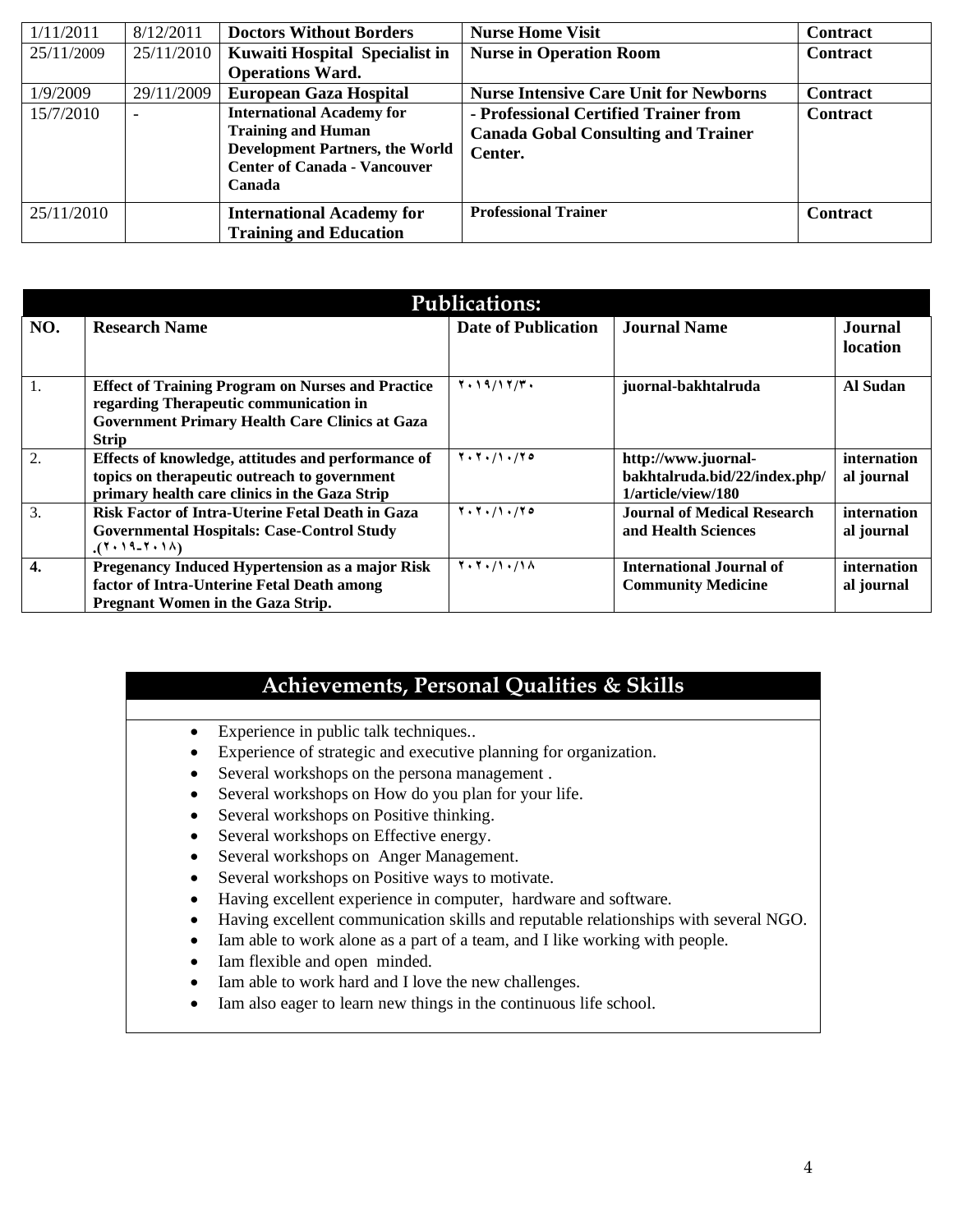#### **Personal Statement**

- I would like to take part in this vacancy, and work in teaching , because this is an excellent opportunity to practice my managerial skills and capabilities.
- I want to do something challenges . I think, it would be a perfect drive of my career, and I could build up good relationships in my profession, and personal life also.
- I hope that the above experience, knowledge, and skills make me convenient for filling this vacancy.

## **Language Skills**

| Language | Read      | Write     | Speak     | Understand |
|----------|-----------|-----------|-----------|------------|
| Arabic   | Excellent | excellent | Excellent | excellent  |
| English  | Very good | Very good | Very good | Very good  |

|                   | <b>IT Skills</b> |
|-------------------|------------------|
| Windows           | Excellent        |
| Word              | Excellent        |
| Excel             | Excellent        |
| Internet Explorer | Excellent        |
| Ms Outlook        | good             |
| Power point       | Excellent        |
| Access            | good             |

## **Leisure**

I love to read books about human development, Dr. Ibrahim al-Fiqh and professor Tariq Swedan. I love the study of books concerned with management and leadership.

I love building relationships with the public.

I love my friends and colleagues to work great.